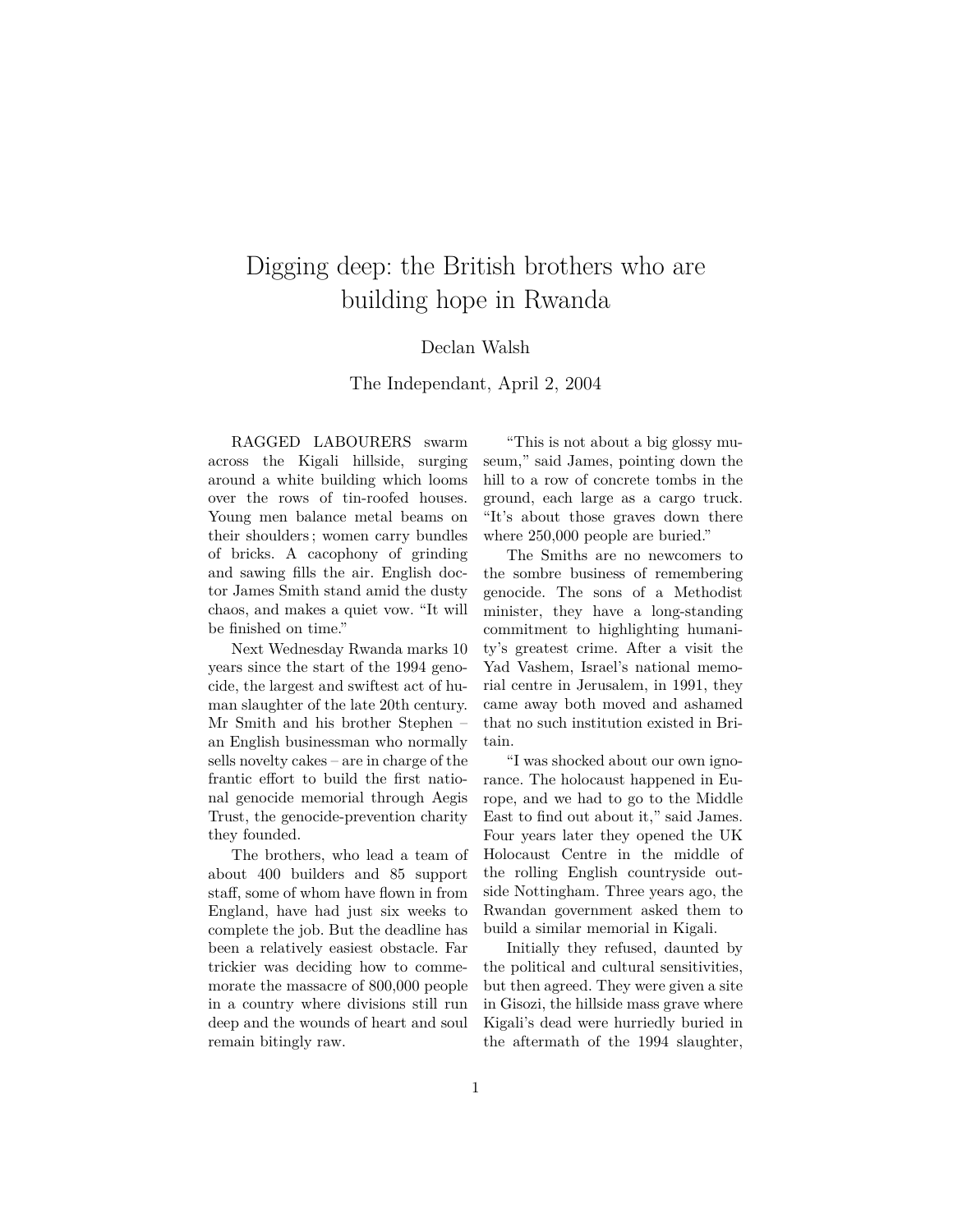their remains pulled from ditches, sewers and latrines. The authorities say 250,000 are buried here but the true figure is anybody's guess. Thousands of bodies remain buried in hundreds of mass graves around the city ; some plumbers won't respond to calls for unblocking latrines because they often end up exhuming the dead.

There was already a building on the site, erected by Kigali council, but the city fathers were unsure what to put inside. For most Rwandans, the genocide is still an achingly fresh trauma, and the issue of how to remember the dead is controversial. Some genocide sites have been cleaned up, and the remains of the dead entombed in neat rows of coffins for visitors to see. But in other sites, such as Ntarama church near Kigali, the remains have been left as they fell. Bones are scattered between the pews, the bullet holes and grenade blasts have not been plastered over, piles of decaying clothes lie in the corner.

Such memorials raise both emotional and practical dilemmas. Surviving relatives are divided about whether the dead should be afforded a decent burial, or left in situ as a dark warning for future generations. And without correct preservation methods, which cost scarce money, the memorials will gradually crumble to dust anyway. Already in Ntarama, for instance, stray dogs have started to gnaw at the bones and during the rainy season, water leaks in through shrapnel holes in the roof.

The new genocide memorial has to respect a delicate balance – the honour the memory of the dead but not deepen the divisions among the living. "We don't want people to feel accused or threatened. It should contribute to

a society that is at ease with itself. But that is rather complicated here," said Stephen Smith.

Some Rwandans raised eyebrows at the idea of two Englishmen setting up the genocide museum. First among them was James's wife, Beatha Uwazaninka, whom he met in Kigali two years ago. They met while buying furniture for the Aegis office two years ago, and the 22-year-old shop assistant scorned James's talk of a memorial. Rwandans had difficulty coming to terms with the genocide, so how could a white foreigner cope with it, she asked.

James took her up on the challenge, and friendship turned to love. After proposing in a hot-air balloon last year, the couple got married in the UK in a civil ceremony presided over by a rabbi and attended by 70 European holocaust survivors.

The centre has also changed life for Stephen, 36. He has a PhD in holocaust studies from Birmingham University, which he financed through more mundane means – a business called Greetings for Eating, which distributes miniature cakes to card shops across the UK. He has sold 10 million cakes in the past decade. "When he's not interviewing survivors he is figuring out the next teddy bear cakes," said Aegis Trust spokesman David Brown.

When it is completed this week, the museum will be divided into sections, documenting life in Rwanda before, during and after the genocide. Wall- sized interactive panels display the tools of genocide alongside its herœs and villains – the sponsors of the hate radio station Mille Collines ; the infamous Hutu "Ten Commandments" urging the extermination of all Tutsis ; the desperate faxes to New York from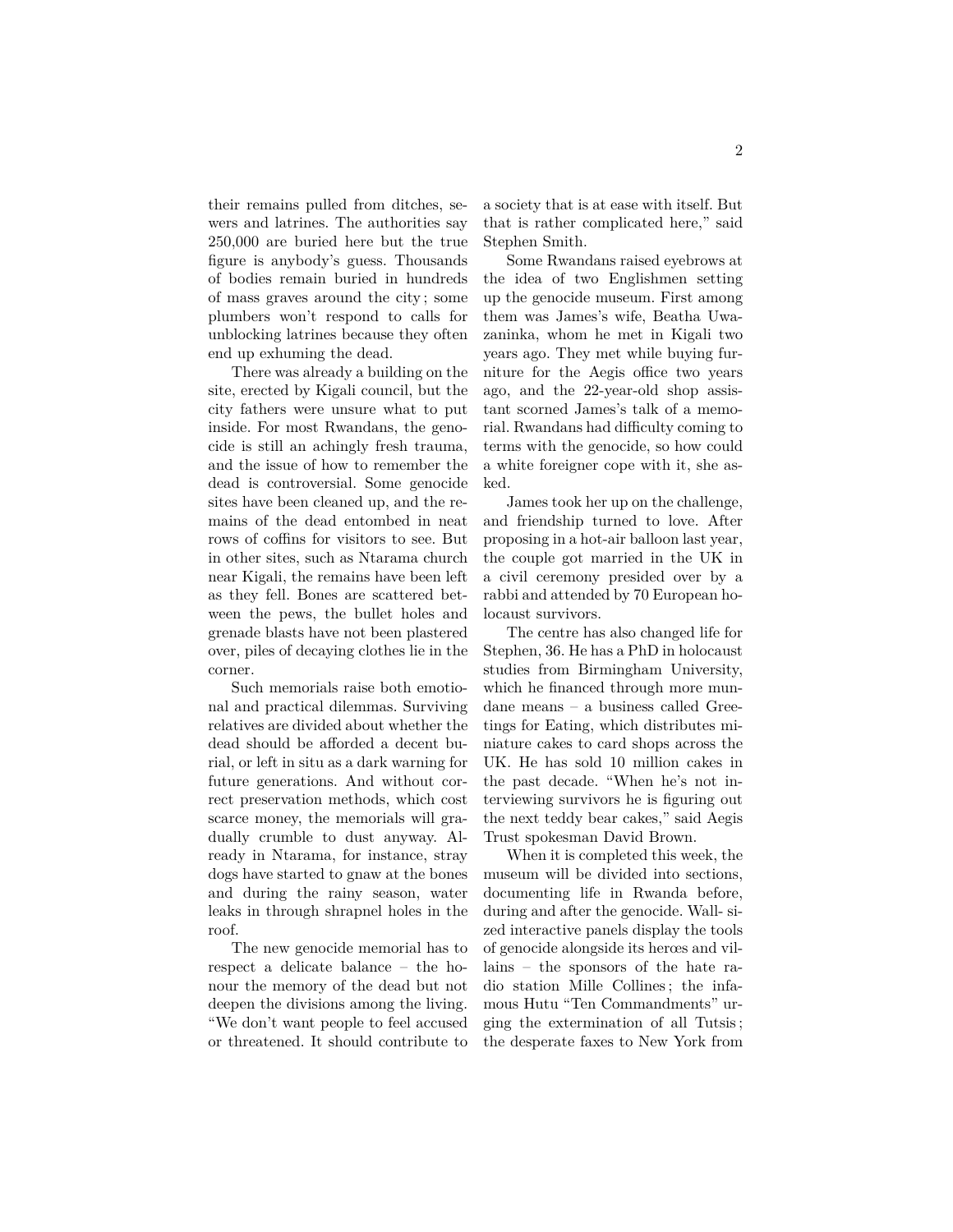besieged UN commander Romeo Dallaire, begging for help.

There is a carefully measured display of shocking images – a corpse hanging from the window of a ransacked pickup ; a couple chained together and burned alive, a wall of portraits of child victims. The text under the children contains information about their family, favourite food and games, and manner of execution. In the case of Irene Mutoni, it was boiled to death.

But the most powerful statement will be a quiet room where the bones of the dead will be displayed below smoked glass, where the names will be continuously recited by a female voice. Rwanda's Schindlers – ordinary Hutus who risked their lives to save Tutsis in danger – are also commemorated. Beatha Smith is pictured beside Yahaya, an elderly Muslim who cut down the bars outside his house to allow her to shelter inside. Glass panels divide the sections, carrying local sayings such as "A tree can only be straightened when it is young" – a reference to the importance of education in preventing future slaughter.

A separate display places Rwanda in the context of other genocides during the 20th century, starting with the German massacres of the Herero in Namibia in 1904 through the madness of Pol Pot's Cambodia to the calculated butchery of the Balkans in the 1990s. "We wanted to show that genocide is something everyone must deal with, not just Rwandans," said Stephen.

The \$ 1.8 million museum is funded by the governments of Belgium and Sweden, and the Clinton Foundation. Guilt may lie behind the former US president's largesse – according to recently published official documents, Bill Clinton was aware of the genocide from an early stage but refused to speak out in case US troops would be forced to intervene. But the museum skirts controversial issues. It makes no judgement on who was responsible for shooting down the presidential jet in 1994, the act that triggered the genocide and which has been the subject of furious exchanges between President Paul Kagame and France.

It also avoids the sensitive subject of Tutsi reprisals against Hutus which, according to historian Gerard Prunier, accounted for up to 450,000 deaths in the wake of the genocide. "We are concentrating on the genocide. If we start that discussion, the survivors will get overlooked. Let's give them peace of mind for now," said Stephen.

In comparison, it took Britain 50 years to start coming to terms with the Dresden bombings, he added. "We should not point the finger and say Rwanda should have done this or that. We as the international community should have offered greater support at the time."

The history of the genocide is still being written – estimates of the dead vary from  $500,000$  to  $1.2$  million – and the museum project is helping to establish some facts. It has deployed teams of researchers to scour Kigali neighbourhoods, armed with questionnaires and satellite technology, to pinpoint the sites of mass graves and roadblocks around the city.

So far, almost 900 mass graves and 1,200 checkpoints have been located, which will be pinpointed on an interactive map of the city. Visitors will be able to press a button on any of the barriers, or mass graves, to see photos of the people murdered there.

Aegis has also extensively interviewed the survivors. This week Wilber-